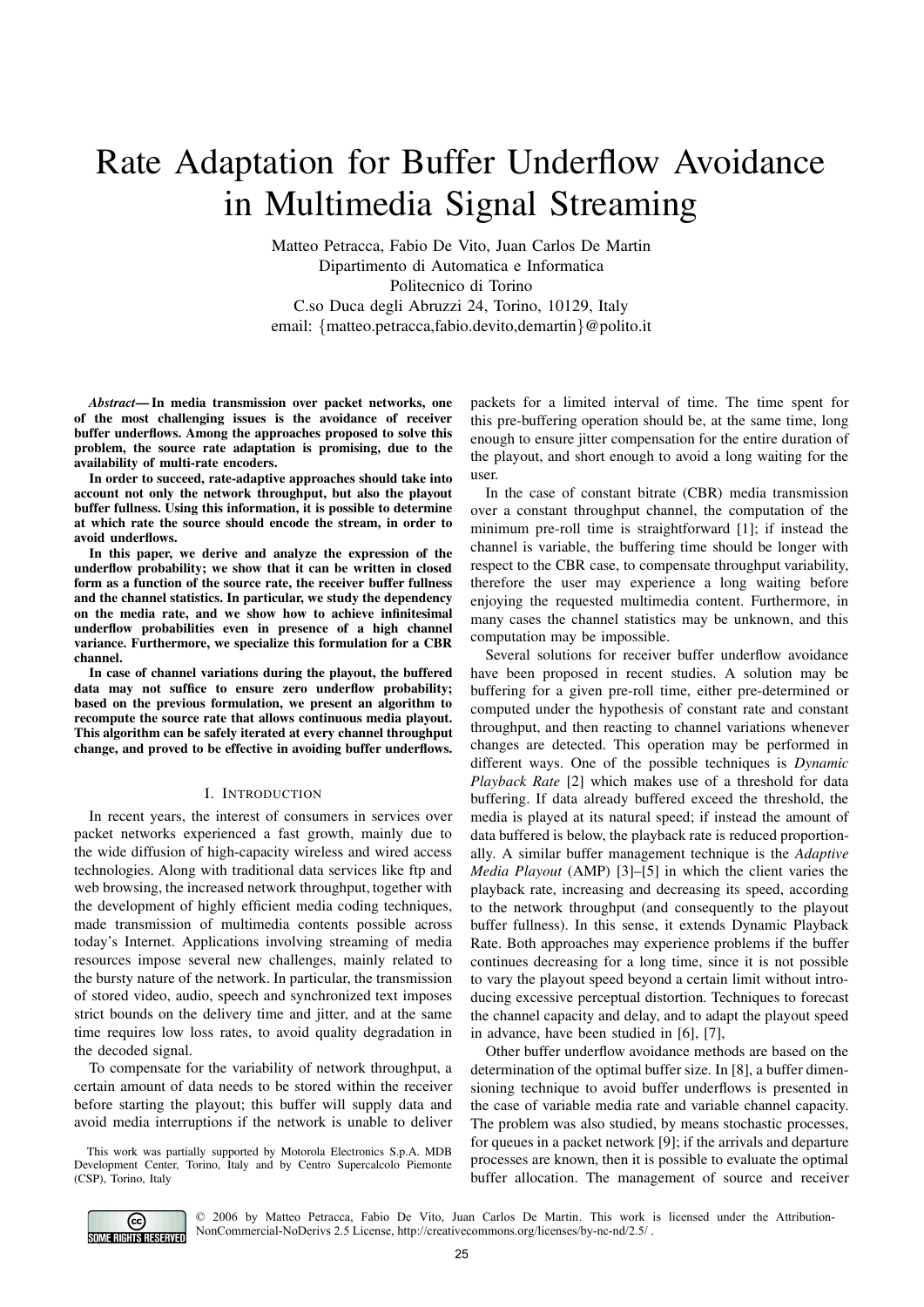buffer dimensioning in case of a VBR media can be found also in [10].

Another family of techniques behaves as follows. The prebuffering time is set to a given value, and in case the amount of data present within the receiver is insufficient, they force the source to change the coding rate. In [11], rate recomputing is performed considering both channel delay and loss rate; receiver buffer fullness is taken into account using a system of thresholds. In [12], the source rate is controlled according to the buffer fullness and channel throughput, for transmission over TCP.

In this paper, we propose a source media rate adaptation algorithm. It stores data during a pre-roll period which is determined under the hypothesis of a constant channel throughput; in case of channel variation, the media rate is recomputed taking into account both the new channel rate and the playout buffer fullness at the time of the event. This algorithm selects the new source media rate as the one which guarantees no buffer underflows (and consequently no media freezing), supposing that no further channel variation will occur; however, this recomputing can be safely reiterated at every network throughput change. We show that the buffer underflow probability can be extremely high in case of nonreactive approaches; to demonstrate this, we derive the analytical expression of the underflow probability, supposing channel samples as independent and identically distributed (i.i.d.).

The paper is organized as follows. In Section II, we describe the mathematical framework of the problem, and derive the expression of the buffer underflow probability at a generic time during the playout; we study how this probability is affected by modifications of the source rate. We further specialize this formulation to the constant channel throughput case. In Section III, we present an algorithm for rate selection, based on the above theory, according to the channel throughput and buffer fullness. We show the behavior of this algorithm for some throughput patterns in Section IV. Finally, we draw conclusions in Section V.

## II. PROBLEM FORMULATION

Under the hypothesis of constant channel throughput  $C^*$ and constant media rate  $R^*$ , and considering  $C^* < R^*$ , data buffering at receiver is necessary to ensure a continuous playout; the buffering time  $t_B$  can be simply computed (see, e.g., [1]) as:

$$
t_B \ge t_D \left( R^* / C^* - 1 \right), \tag{1}
$$

where  $t_D$  indicates the duration of the stream to be played. If the receiver allows a pre-buffering period of this length, the underflow probability for time points  $t \leq t_D$  is zero.

If the channel throughput diminishes and the media rate is not adapted accordingly, then the data buffered may not suffice to ensure continuous playout. The exact time position of the buffer underflow depends on the particular evolution of the channel and it can be located only if the channel throughput value is exactly known at each instant. Instead, if the specific time evolution is unknown but the statistic characterization of the channel is available, it is possible to compute the

expression of the buffer underflow probability as a function of time.

In the development of this study, we suppose the time to be divided into slots of duration  $\delta_t$ ; the generic time instant t can be defined as

$$
t = n_t \delta_t,\tag{2}
$$

where  $n_t$  indicates the slot number. Similarly, we define the buffering time as

$$
t_B = n_B \delta_t \tag{3}
$$

and the media duration as

$$
t_D = n_D \delta_t. \tag{4}
$$

We suppose the media rate and the channel throughput to remain constant within each time slot, which is a reasonable assumption if the time  $\delta_t$  is small (e.g., in the order of milliseconds).

After the pre-roll time  $t_B$ , the playout starts and the buffer is full up to a level of  $B<sub>s</sub>$  bits. Under the hypothesis of average channel throughput  $\mu_C$  during pre-roll, its value is

$$
B_s \simeq \mu_{CDB} \delta_t. \tag{5}
$$

During slots  $\in$  [ $n_B$ ,  $n_B$  +  $n_D$ ], information is taken from this buffer at constant rate  $R^*$  bps, while the arrival rate follows a stochastic process  $C \sim f_C(x, n_t)$ . After the playout starts, at a generic time slot  $n_t$ , the buffer fullness is:

$$
B(n_t) = B_s - R^*(n_t - n_B)\delta_t + \delta_t \sum_{k=1}^{n_t - n_B} C(x, k), \quad (6)
$$

where the random variable  $C(x, k)$  is the stochastic process sampled at the given time slot k. According to the *central limit theorem*, and considering  $C(x, k)$  independent and identically distributed (later, *i.i.d.*), it is:

$$
\sum_{k=n_B}^{n_t} C(x,k) \sim \mathcal{N}((n_t - n_B)\mu_C, \sqrt{n_t - n_B} \sigma_C). \tag{7}
$$

The probability of experiencing an underflow before a given slot is the probability of having less than zero bits within the buffer at any moment before  $t$ :

$$
P_u(n_t) = P(B(n_t) < 0). \tag{8}
$$

By definition, the buffer cannot contain a negative number of bits; the above condition represents the probability that the media playout requires, before a given time slot, more data than the amount contained in the buffer. In formulas, the probability of this event is:

$$
P_u(n_t) \simeq P(B_s - R^*(n_t - n_B)\delta_t + \sqrt{n_t - n_B\sigma_C Z + (n_t - n_B)\mu_C}\delta_t < 0),
$$

where  $Z \sim \mathcal{N}(0, 1)$ . It is straightforward to obtain the mathematical expression of this quantity: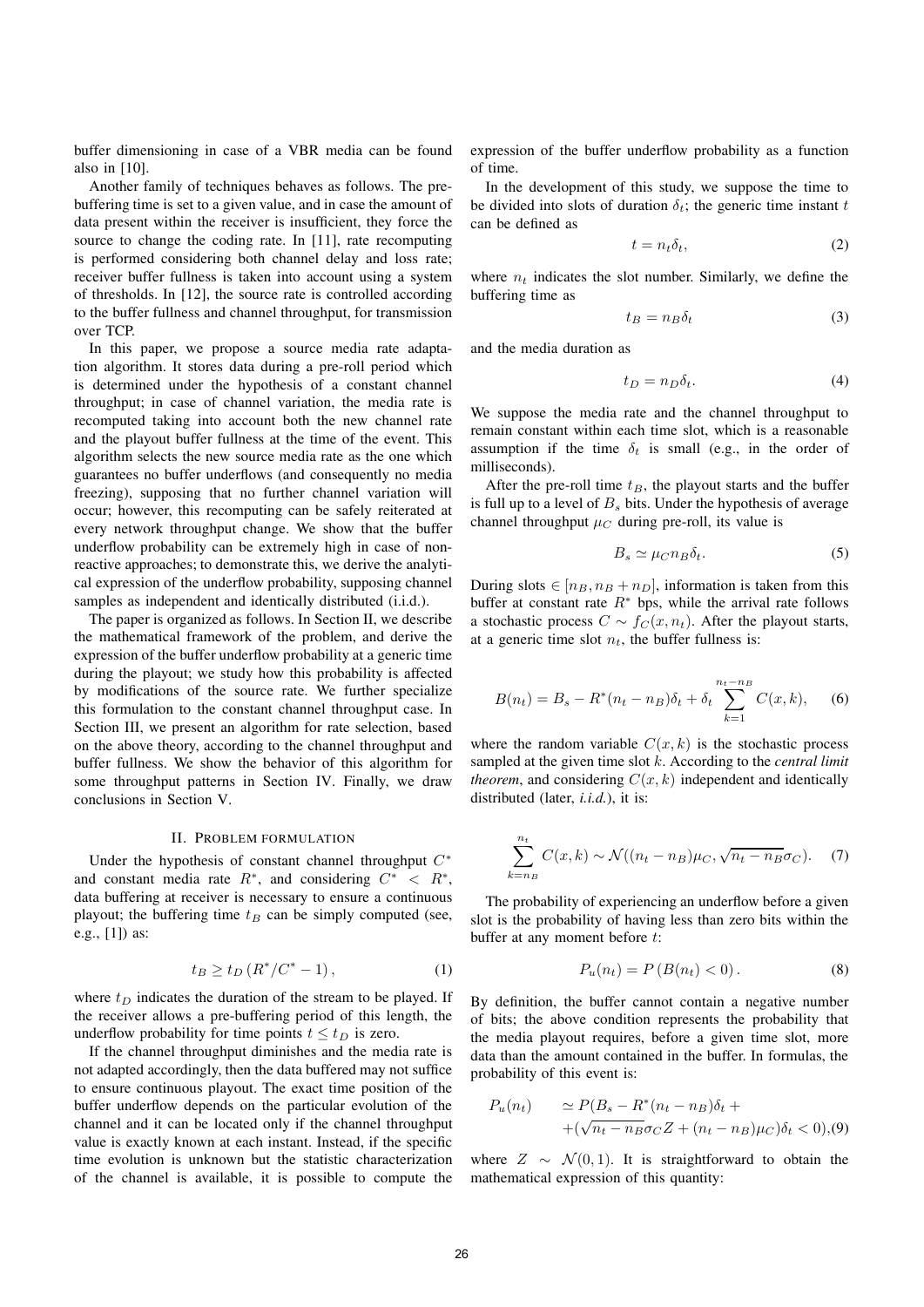$$
P_u(n_t) =
$$
\n
$$
= P\left(Z < \frac{R^*(n_t - n_B) - B_s/\delta_t - \mu_C(n_t - n_B)}{\sqrt{n_t - n_B}\sigma_C}\right)
$$
\n
$$
= \Phi_Z\left(\frac{R^*(n_t - n_B) - B_s/\delta_t - \mu_C(n_t - n_B)}{\sqrt{n_t - n_B}\sigma_C}\right)
$$
\n
$$
= \frac{1}{2}\left(1 + erf\left(\frac{(R^* - \mu_C)(n_t - n_B) - B_s/\delta_t}{\sqrt{2}\sqrt{n_t - n_B}\sigma_C}\right)\right)(10)
$$

where  $\Phi_Z(x)$  is the cumulative density function (*cdf*) of  $Z \sim \mathcal{N}(0, 1)$  $\mathcal{N}(0, 1)$ .

To obtain the probability density function of the buffer underflow (indicated in the following as  $p_u(n_t)$ ), it is sufficient to derive Formula (10). Indicating with  $g(n_t)$  the argument of the  $erf$  function, it is:

$$
p_u(n_t) = \frac{dP_u(n_t)}{dn_t}
$$
  
= 
$$
\frac{dP_u(g(n_t))}{dg(n_t)} \frac{dg(n_t)}{dn_t}
$$
  
= 
$$
\frac{e^{-g^2(n_t)}}{\sqrt{\pi}} \frac{dg(n_t)}{dn_t}.
$$
 (11)

The complete expression can be written easily from Formula (11).

To ensure that the buffer fullness does not reach zero at any time during transmission, it is sufficient to have  $p_u$ infinitesimal at each time slot  $\in$   $[n_B, n_B + n_D]$ . To better clarify how to obtain this condition, we show some examples.

Let the initial (constant) rate of a media source be 100 kbps, and the channel throughput have statistics  $\mu$ <sup> $\text{C}$ </sup>=80000 kbps and  $\sigma_C$ =20000. We suppose the sequence has a duration of 90 s, and from Formula (1) we estimate a pre-roll time  $t_B = 22.5$  s. Under these conditions, the media stops the playout at time  $t_E = t_B + t_D = 112.5$  s. Figure 1 shows the buffer underflow probability  $p_u$  around the point  $t_E$ .

It can be seen that, for  $R^* = 100$  kbps, the buffer underflow probability starts being non-infinitesimal around time  $t =$ 108 s; this means that it is highly probable to have a freeze in the last 4.5 s of the playout. Figure 1 also shows the plots of  $p_u(n_t)$  for rates in the range  $R^* \in \{98.5, 99.0, 99.5\}$  kbps; we vary only the media rate, while the pre-buffering time is kept constant to 22.5 s. The effect of a reduction in the media rate is that the average point of  $p_u(t)$  is shifted in the future, and therefore the buffer underflow probability for a generic instant  $t \le t_E$  diminishes. For  $R^* = 98.5$  kbps, the buffer underflow probability is always infinitesimal inside the playout interval.

## *A. The CBR channel case*

To further show the consistency of this formulation, we will compute the expression of the underflow probability as a function of time in the simplest case, when the channel is constant at rate C<sup>∗</sup>. This result cannot be obtained directly from Formula (11), since it corresponds  $\sigma_C = 0$  and this quantity appears at denominator.

In this case, with constant media rate  $R^*$  and if we set the pre-roll time according to Formula (1), we showed that the



Fig. 1. Buffer underflow probability as function of time, for different values of  $R^*$ ; the channel throughput statistics are  $\mu_C = 80000$  and  $\sigma_C = 20000$ , the media lasts 90 s; pre-buffering time is set to 22.5 s and the media playout stops at 112.5 s.

underflow probability will be a delta function centered in  $t_E$ , since the first and only underflow event will be placed exactly at the end of the playout.

Formula (10) needs some manipulation to be meaningful. If the channel is constant at rate  $C^*$ , then  $f_C(x) \sim \delta(x - C^*)$ ; its variance is zero, the average is  $C^*$  and the argument of the *erf* is infinite. In particular, according to the sign of the numerator:

$$
\frac{(R^* - C^*)(n_t - n_B) - B_s/\delta_t}{\sqrt{n_t} \sigma_C} =
$$
\n
$$
= \begin{cases}\n+\infty & \text{if } (R^* - C^*)(n_t - n_B) - B_s/\delta_t \ge 0 \\
-\infty & \text{if } (R^* - C^*)(n_t - n_B) - B_s/\delta_t < 0\n\end{cases}
$$
\n(12)

Given the definition of the error function  $erf$ , the effect on  $P_u$  becomes:

$$
P_u(n_t) = \begin{cases} 1 \text{ if } (R^* - C^*)(n_t - n_B) - B_s/\delta_t \ge 0\\ 0 \text{ if } (R^* - C^*)(n_t - n_B) - B_s/\delta_t < 0 \end{cases} (13)
$$

Remembering that in this case it is  $B_s = C^* n_B \delta_t$  the condition to determine the sign of the infinity becomes:

$$
(R^* - C^*)(n_t - n_B) - C^*n_B < 0 \Rightarrow
$$
  
\n
$$
\Rightarrow (R^* - C^*)n_t - R^*n_B < 0 \Rightarrow
$$
  
\n
$$
\Rightarrow n_t < \frac{n_B R^*}{R^* - C^*}
$$
\n(14)

Subtracting  $n_B$  at both members:

$$
n_t - n_B < n_B \frac{C^*}{R^* - C^*}.\tag{15}
$$
\nWe set the number of buffering slots at the minimum as

defined in Formula (1):

$$
n_B = n_D (R^*/C^* - 1) = n_D \frac{R^* - C^*}{C^*}.
$$
 (16)

Substituting in Formula (14), we get: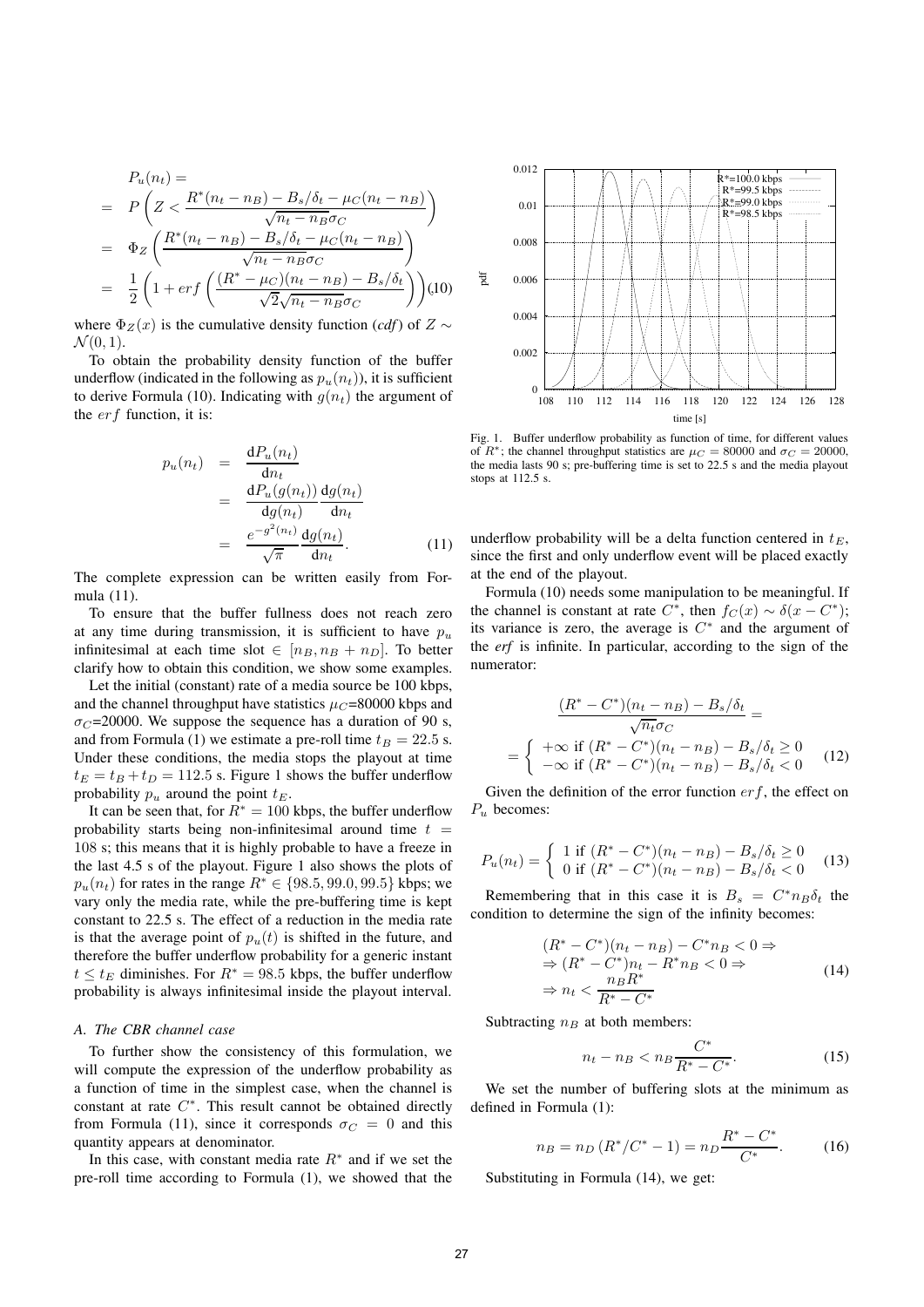$$
n_t - n_B < n_D \Rightarrow n_t < n_B + n_D. \tag{17}
$$

This means that:

$$
P_u(n_t) = \begin{cases} 1 \text{ if } n_t \ge n_D + n_B \\ 0 \text{ if } n_t < n_D + n_B \end{cases} \tag{18}
$$

Since  $P_u(n_t)$  is a step function, with step in  $n_D + n_B$ , its derivative is

$$
p_u(n_t) = \delta(n_t - (n_D + n_B)),
$$
 (19)

which represents the slot in which the transmission ends. This means that the buffer underflow probability is zero in all of the slots before the media playout end time, and this coincides with the result we expected.

### III. PROPOSED RATE ADAPTATION ALGORITHM

We showed that, if the channel varies over time and the media rate remains constant, the probability of having an underflow can be computed in closed form.

The proposed formulation involves four quantities, the channel average throughput  $\mu_C$  and standard deviation  $\sigma_C$ , the media rate  $R^*$  (supposed constant) and the buffering slots  $n_B$ . The first two, related to the channel, are not dependent on the application and can only be measured; the media rate and the buffering time can be properly set to avoid buffer underflows. Using the same pre-roll time and channel characteristics, a decrease in the media rate is helpful in diminishing the underflow probability for time slots during the playout; an increase in the rate produces the opposite effect.

We also showed that, if the channel throughput is considered constant, the pdf of the underflow probability degenerates into a delta function; as in the case of variable channel, modifying the media rate it is possible to drive the peak of this delta outside the playout interval.

Until now, we considered that the channel characteristics ( $\mu_C$  and  $\sigma_C$ ) remain constant during the experiments. In this Section, we show that it is possible to apply the same formulation, if a channel variation is detected, at any point in time during the playout. The pre-roll duration is set supposing the channel will remain stationary during pre-roll and transmission; if for any reason the average channel throughput diminishes, or its variance increases significantly, and the media rate is not adapted accordingly, the quantity of buffered data may not suffice to ensure continuous playout. In this case, it is necessary to recompute the media rate *during* the playout.

In the following, we will suppose a CBR channel throughput; extension to the case with variance can be similarly derived and involves a heavier notation.

Since the computation is made my means of the formulation of Section II, the new rate at which the source should encode the stream takes into consideration both the new channel throughput value and the buffer fullness. When the channel change is detected, the quantities  $\mu_C$  and  $\sigma_C$  are measured; the buffer fullness is known at the receiver and the remaining parameter  $R^*$  can be determined by means of Formula (11).

Packets already buffered at the receiver are not discarded, but the request for a new media rate is immediately sent to the source; therefore, since several seconds of data may be present within the buffer, the effects of a rate change are not immediate in the playout quality. The media rate must be requested at the time  $t_{req}$ , but will be effective under the decoder point of view at time  $t_{pl}$ , after all the packets at the old rate are played; for this reason, the buffer level to be used in our formulation is the one at time  $t_{pl}$ , which needs to be predicted.

Supposing the channel throughput will not change again during the interval  $t_{diff} = t_{pl} - t_{req}$ , then the buffer at time  $t_{pl}$  can be computed from the buffer at  $t_{req}$ , by means of a linear relationship:

$$
B(t_{pl}) = B(t_{req}) - (R_{old} - C_{new}) * t_{diff}, \qquad (20)
$$

since data will be taken from the buffer at the old media rate  $R_{old}$  and added at the new channel throughput  $C_{new}$ . The rate which should be used to avoid buffer underflows after the time  $t_{pl}$  is given by:

$$
R_{new} = C_{new} + \frac{B(t_{req}) - (R_{old} - C_{new}) * (t_{diff} + t_{RT})}{t_D + t_B - t_{pl} - t_{RT}}.
$$
\n(21)

Formula (21) means that, to ensure the buffer goes to zero at the playout end time, the new rate  $R_{new}$  should be equal to the new channel throughput  $C_{new}$  plus a margin given by the quantity of buffered data at the moment the packets at the new rate will be played  $(B(t_{req}) - (R_{old} - C_{new}) * (t_{diff} + t_{RT}))$ divided by the time remaining until the end of the playout time  $(t_D + t_B - t_{pl} - t_{RT})$ . The quantity  $t_{RT}$  represents the *round trip time*, and takes into account the propagation delay of the new rate request. In the following, this parameter will be set to zero for simplicity.

The new rate is the one that forces the peak of  $p_u$  at time  $t_E$ , under the assumption that no more channel throughput changes will occur until the end of the playout; if other changes happen, the above approach can be iterated and the rate modified again.

Formula (21) may be used also to increase the rate in case the channel throughput grows. In this case, the new rate allows better quality; the rate is again chosen to ensure the end of the transmission coincident with the end of the playout.

The delay introduced between the new rate request and its effect at the decoder is not critical if changes occur in the final part of the sequence, since  $t_{diff}$  reflects the quantity of already buffered data, which is smaller at the end of the playout. The only limitation to the successful application of this technique is when the channel changes at a time distance smaller than  $t_{RT}$  from the end.

#### IV. RESULTS

To test the correctness of the proposed rate adaptation system, we performed several buffer simulations. We present here the behavior of the adaptive system, along with the results obtained with a non-adaptive approach.

#### *A. Scenario I, short channel degradation during playout*

In the first scenario, transmission is performed over a channel which diminishes its rate for some seconds during the media playout. The channel starts at 400 kbps, it drops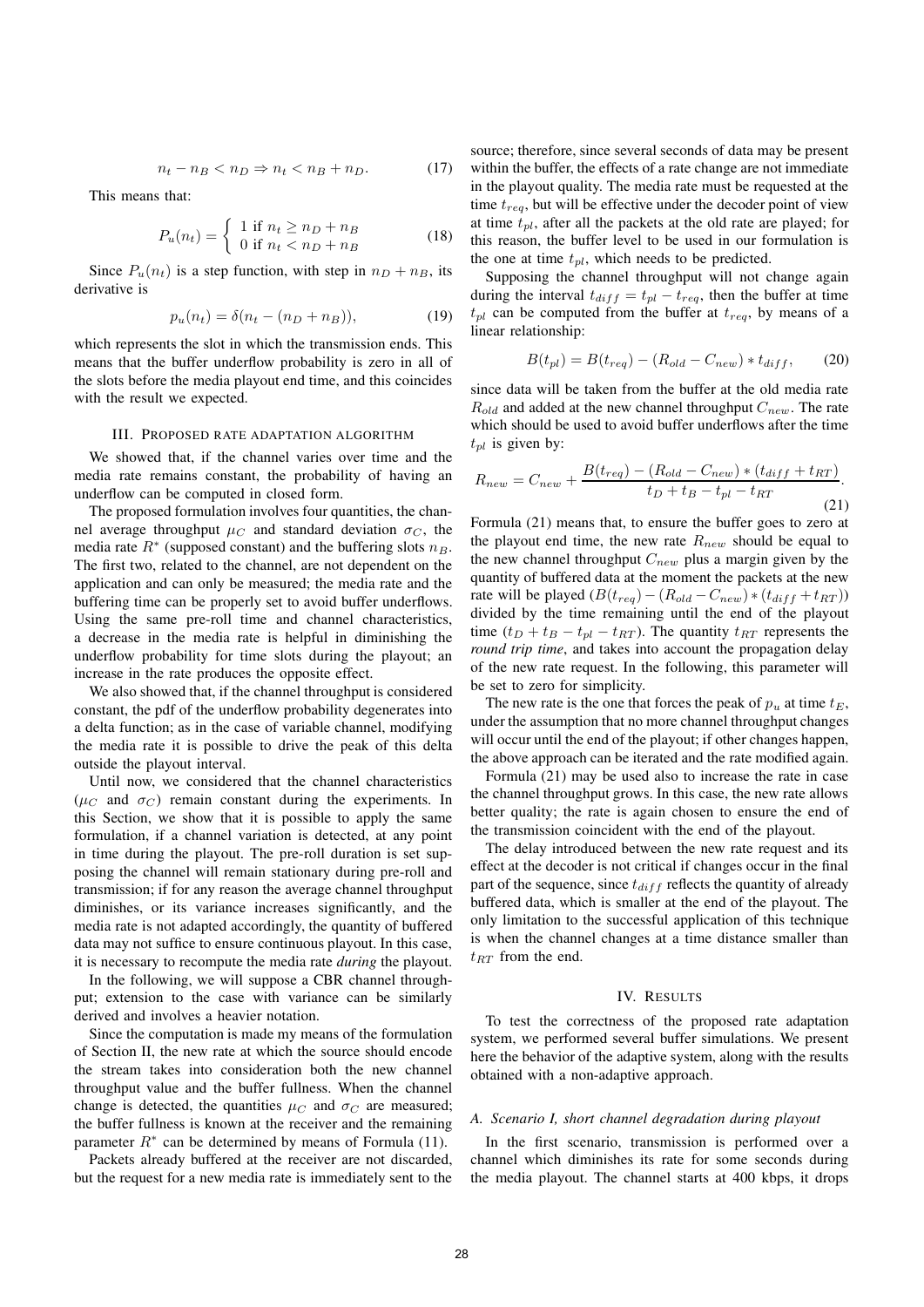

Fig. 2. Channel throughput and playout media rate obtained with the proposed rate control method; the channel diminishes for some seconds during the playout.



Fig. 3. Buffer evolution for the setting of Figure 2.

at 200 kbps after 30 s, and grows again to 400 kbps after 20 s; after this, it remains constant, as shown in Figure 2. The initial media rate is set to  $R^* = 500$  kbps; from Formula (1), the pre-roll time is  $t_B = 22.5$  s. This period is included in the interval in which the channel remains constant at 400 kbps, therefore no channel throughput changes occur during preroll. In Figure 2, the media rate seen at the decoder is shown. It remains zero during the buffering time, then it evolves adapting to the channel conditions.

The rate remains constant at 500 kbps for a certain time after the channel throughput changes; this is the effect of the packets already buffered at that rate. At the time the channel drops  $(t = 30 \text{ s})$ , the buffer contains packets for 16 s; this quantity is equivalent to  $t_{diff}$  of Formula 21. When all of those packets are played, the decoder starts playing the part of the stream received at lower rate; according to the formulation, the new rate must be  $R_{new}$  = 249.5 kbps. When the throughput increases again, there are packets for  $t_{diff} = 12$  s in the buffer. After this period, the rate increases again, and this time the rate value is set to  $R_{new} = 499$  kbps.

The buffer fullness evolution under these conditions is shown in Figure 3. The buffer grows until  $t_B = 22.5$  s at constant rate; at  $t = 30$  s, the channel throughput changes and the buffer level starts decreasing fastly, because packets arrive



Fig. 4. Channel throughput and playout media rate obtained with the proposed rate control method; the channel throughput diminishes during the pre-roll and remains low until the end of the playout.



Fig. 5. Buffer evolution for the setting of Figure 4.

at smaller rate while the decoder pops packets at the same speed as before. At  $t = 46$  s, the decoder starts consuming information at the new rate, and the buffer decrease slows down. While the decoder is running at  $R^* = 249.5$  kbps, the channel increases again, and information is received faster than it is consumed; in this interval, the buffer fullness grows up again, and this allows the buffer to avoid decoder starvation until the end. Note that we suppose that the source has always enough packets stored to always transmit at the channel rate throughput.

For comparison, Figure 3 shows the curve of buffer fullness in the case of a non-adaptive media rate, which remains constant at  $R^* = 500$  kbps; in this case, the buffer goes in underflow well before the media playout end time.

### *B. Scenario II, permanent channel degradation during pre-roll*

In the second scenario, the channel starts at a rate  $C^*$  = 400 kbps, and after 10 s it decreases to 200 kbps ans remains constant at this value, as shown in Figure 4. The media rate starts at  $R^* = 500$  kbps and the pre-buffering period is  $t_B = 22.5$  s, therefore the channel throughput change occurs during pre-roll. In this case, we decide to wait until the end of the buffering period before recomputing the rate. When the